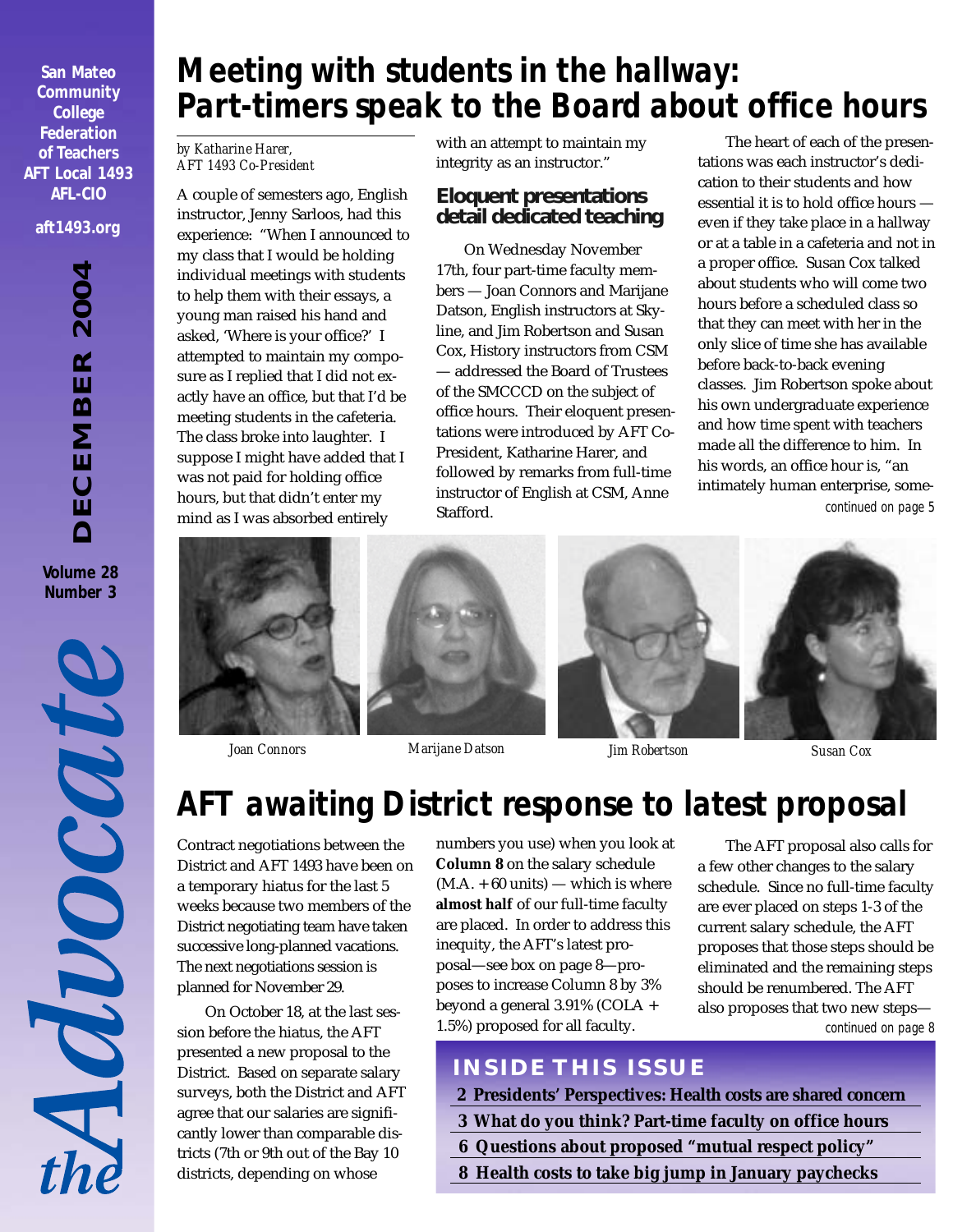Advocat

2004 *DECEMBER 2004* **ECEMBER**  **San Mateo Community College Federation of Teachers AFT Local 1493, AFL-CIO** 1700 W. Hillsdale Blvd. San Mateo, CA 94402 (650) 574-6491 aft1493.org

**Editor** Eric Brenner, Skyline, x4177

**Editorial Board** Eric Brenner, Skyline, x4177 Dan Kaplan, x6491

**Co-Presidents**

Katharine Harer, Skyline, x4412 Joaquin Rivera, Skyline, x4159

**Vice President** Ernie Rodriguez, CSM, x6640

**Secretary** Kathleen Feinblum, Skyline, x4477

**Treasurer** Dave Danielson, CSM, x6376

#### **Chapter Chairs**

Chip Chandler, Skyline, x4286 Rick Hough, Skyline, x4193 Teeka James, CSM, x6390 Yaping Li, CSM, x6338 Romy Thiele, Cañada, x3211

#### **Executive Committee Reps.**

Nina Floro, Skyline, x4414 Anne Nicholls, Cañada, x3293 Karen Olesen, Cañada, x3415 John Searle, CSM, x6607 Suzanne Russell, CSM, x6363

#### **Part-timers Reps.**

Victoria Clinton, Cañada, x3392 Jenny Saarloos, Skyline, x6889x9249 Sandi Raeber, CSM, x6665

**Chief Grievance Officer** John Kirk, CSM, x6386

**Executive Secretary** Dan Kaplan, x6491 kaplan@smccd.net

 $\bigoplus$  .  $\bigoplus$  .

#### *PRESIDENTS' PERSPECTIVES PRESIDENTS' PERSPECTIVES*

# *We face same issue as hotel & grocery workers: rising cost of health benefits*

*by Joaquin Rivera and Katharine Harer, AFT 1493 Co-Presidents*



As we approach the end of another semester, many of us are feeling that this one went by even faster than usual. It might be because events that seem outside of our control the tension produced by the presidential election, the mounting brutality and destruction in the Middle East, and the stresses that come from the economy are bearing down on us, pushing the pace of our lives faster and faster. Given that, we sincerely hope that you enjoy a restful winter break.

The current state of negotiations and the AFT's most recent counter proposal to the district are described in an article on page 1. We are planning to hold forums at each campus at the beginning of the spring semester after some long, and we're hoping conclusive, bargaining sessions in late November and into December.

Also note the other front page article on the November 17th presentation by faculty to the Board on the issue of part-time office hours, an item which is part of our comprehensive contract proposal.

#### **Hotel & grocery workers share our fight against increased health costs**

In other news, 4300 hotel workers in San Francisco, members of UNITE-HERE Local 2, had, up until Saturday November 20, been locked out of their jobs for going on six weeks in14 hotels owned by major

chains such as Hilton, Hyatt, Holiday Inn and Sheraton. The lock-out has ended and the workers can go back to their jobs — which is great news. The two sides are in a 60-day cooling off period, but the major issues are still on the table. One of the most serious issues in the dispute is, just as in our own negotiations, increases in employees' health benefits costs. The outcome of this strike of generally low-paid workers, such as room cleaners, front desk staff and wait people, is likely to impact other labor agreements in the near future. Some of the members of the Executive Committee of our local have walked the picket lines with the hotel workers. It has been a very moving experience to join with them and to support their struggle for the most basic rights that all working people deserve. We may be called on to show our support again as Local 2 continues to negotiate.

Northern California grocery workers, members of UFCW, who work primarily at Safeway, Cala and Ralphs, are also in need of our support as their contract negotiations have dragged out since September and they may be forced to go on strike if the corporate-owned grocery chains insist on cutting back their health benefits and increasing the costs to workers. In Southern California, the store owners forced a draconian agreement with the union as the final outcome of last year's protracted dispute. Now, newly hired grocery workers have to wait from one to two and a half years to get any health benefit coverage at all, and in some cases, the benefits just cover the employee alone, not his/her family. The UFCW in Northern California has begun a campaign asking support-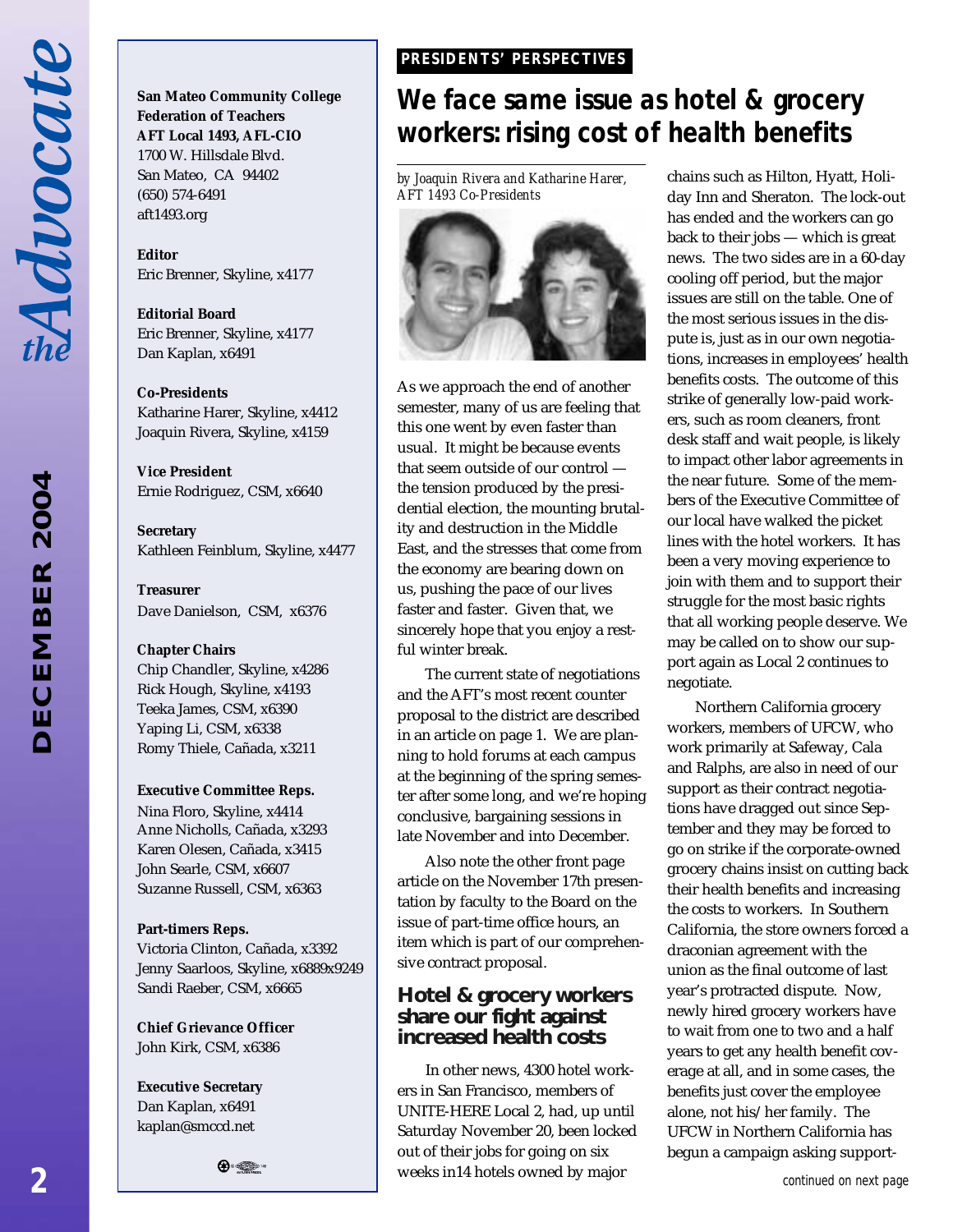Advocate

#### *WHAT DO YOU THINK?*

#### *YOUR RESPONSES*

### *A partial log of parttimers' office hours*

In the last issue of *The Advocate*, we asked part time faculty to reply to our questions: **How many office hours do you put in per class each semester? Do you know that you are not being paid for working office hours?** The following are responses we have received.

#### *Undervalued*

I just finished reading the Advocate and the article on part time office hours. Since I started working at CSM, I have put in two to three hours a week of office time, consistently. This does not include email time I spend with my students. This semester is the exception and one of the main reasons is that I felt my time was being undervalued (as is often the case with CSM).

Thanks for asking us, and thanks for being diligent with this.

*Mary Fraser, Ph. D., CSM, Psychology*

#### *Astonished*

I was astonished to note that money that might be directed to part-timers for work performed outside of the classroom was not reaching its goal. As a conscientious part-timer I spend at least five hours per week per class with students. This would come to around 85 hours per class

#### *Presidents' Perspectives*

*continued from previous page* ers to sign pledge cards that affirm that if there is a strike, we will not cross the picket lines. We will shop elsewhere! The hotel and grocery workers' struggles have a common theme — both the hotel and grocery chains are owned by corporations that make enormous profits while their workers' wages are not keeping without a cent of compensation. And I teach two classes per semester. Thank you, *Keith deFolo, CSM*

#### *You do the math*

I just read the articles in the Advocate about the part-time faculty office hours. If your definition of office hours is counseling with students, then I put in about 15 hours per class, per semester. If you mean counseling, plus prep time plus grading papers and other administrative duties then the number is more like 50 hours per class, per semester. Let's see, I started in 1996 and have taught at least 2 classes each semester - that's 16 semesters, or 32 classes, times either 15 or 50 hours, times my hourly rate, or any old rate - quite a sizeable number! If you can get the District to move on this one - I will really be a happy camper. Good luck!

*Judy Heldberg, Skyline*

#### *Stunned*

Hello, I am responding to the question in the Advocate of October. I put in one hour of office hour per 3 unit class. I am stunned I don't get paid, because I do get paid at other community colleges for office hours. Furthermore, I am ready to go on strike over the fact I get paid as if I know 84% of what full time people know, teach 84% as well as full time people, and don't get leaves, sabbaticals etc etc. There is now the fact that the Sacra-

up with the cost of living, their benefits are being cut back, and their pensions threatened.

And on that note, the increased cost of health benefits to employees in *our district* is going to show up on our January paychecks. Sit down when you open your envelope and look at your check — these are huge increases, as we've described in past issues of the *Advocate*. We are work-

mento Chancellor's office has given up the 75/25 ft to pt units...saying the colleges can hire as many underpaid, overworked 'contractors without academic freedom of speech' as they wish. PLEASE DO SOMETHING! *Skyline part-time instructor*

Editor's note: *The 75-25 ratio is still in place. There was a proposal to change the ratio for vocational training classes. But that proposal has not been implemented. The 75-25 policy remains in place.*

#### *We need just compensation*

Hi. This is in response the to blurb in the AFT bulletin. I don't hold official office hours, since I don't get paid for them. However, I usually stay after class (even though I teach at night), and sometimes meet with students before class. (not to mention that i'm inundated during class breaks.) I teach bio, so I encourage students to bring their study questions to lab, but they just don't. I think it's hard for them to multitask that way. So I end up answering questions, doing makeup tests, chatting, etc., before and after class. I'd say that often adds on another hour to class (I have three hour classes). So, two hours a week, all semester, is a pretty sound estimate for "office hours." I think office hours are very important and we should be paid for them; it would be much better for the students and it would be just compensation for us. I suspect many of us hold formal or informal office hours, which basically waters down

*continued on next page*

ing with the other two unions in the District and with HR personnel in a task force to try to find a less expensive way to get coverage, but we won't be able to put anything new into effect until 2006. For 2005, we are hoping to negotiate a higher cap on the District's contribution to help offset the payments that come from employees. See page 8 for the exact figures.  $\square$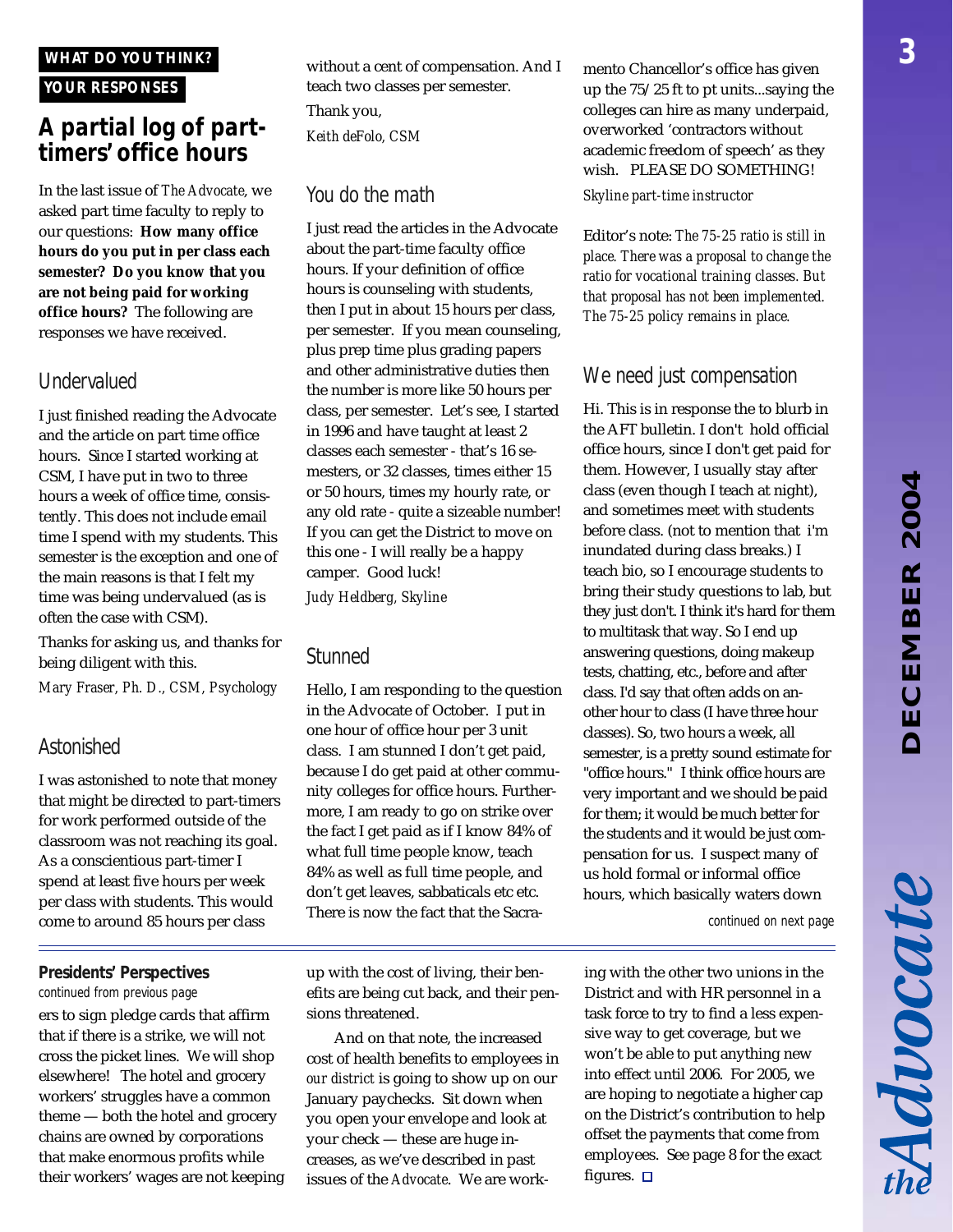*DECEMBER 2004*

**DECEMBER 2004** 

#### **Part-time faculty respond on office hours** By the way I used to get about \$450 a semester to help with

our salaries! *continued from previous page*

In general, part-timers need to be paid much more, to get medical benefits (right off the bat), to be paid for office hours (even at a reduced percent of the full hourly rate), and to have some sort of office (computer, phone, place to leave materials, ability to meet with students). A full-timer lets me share his office, which is great for me. Otherwise, teaching would be much more difficult. There are computers in the evening faculty room that I could use, but they're in another building, and I can't leave materials there or meet with students. *Gisele Giorgi, Skyline, Biology*

#### *Office hours in the classroom*

I am currently teaching Psyc 200 and have 1 hour a week for office hours. Since many adjunct instructors share an

office, I've decided to have my office hours in my classroom before class. This is possible because there are no classes being held before my class. This has worked out well, since some students get to class early. They see me there and talk to me about their projects and concerns.

 I taught at College of Alameda before and was paid for office hours so I was a bit surprised that SMCCCD does not.

*Skyline part-time English instructor Liza Erpelo has a brief meeting with a student in a Building 8 hallway*

*Lisa W. Chan, Cañada, Humanities*

#### *No pay, fewer hours*

[In the past] when it was said that we part time people would get paid for office hours, I posted 3 hours a week but there was no pay for it, so I just do office hours by appointment 2 hours a week and much by voice mail (I call the student back and we talk on the phone or I meet them for coffee. I do not give students my private e-mail address and the school does not give me a computer or an e-mail address.) I teach 9 hours a week (60%).

#### *One hour prior to class*

I teach 2 night classes. I have posted a half hour for each class, but in reality I am in the office one hour prior to class time. I am also available to students via e-mail and phone.

my medical insurance and now I get \$185!! (1/3 of the cost)

Just responding to your notice in the Advocate regarding part time office hours. I have been teaching a 3.0 class at Skyline (Film Study and Appreciation) since 1989. In this time, I have not had an official office hour posted, as I have no office. However, I do tell students that I have office hours one hour before class, as I am there from 5:00 p.m. until 6:30 p.m. every Wednesday. Class starts at 6:30 pm. No one has taken me up on it as of yet! I have tried (about twice) offering a two-hour period on Saturday from 10-noon in 2306 or the cafeteria, but

*Skyline part-time instructor*

*No office, no office hours*

*CSM part-time instructor*

#### *5 hours per week in office hours*

I work just over 1/2 time and I put in about 5 hours per week in office hours.

*Cañada part-time instructor*

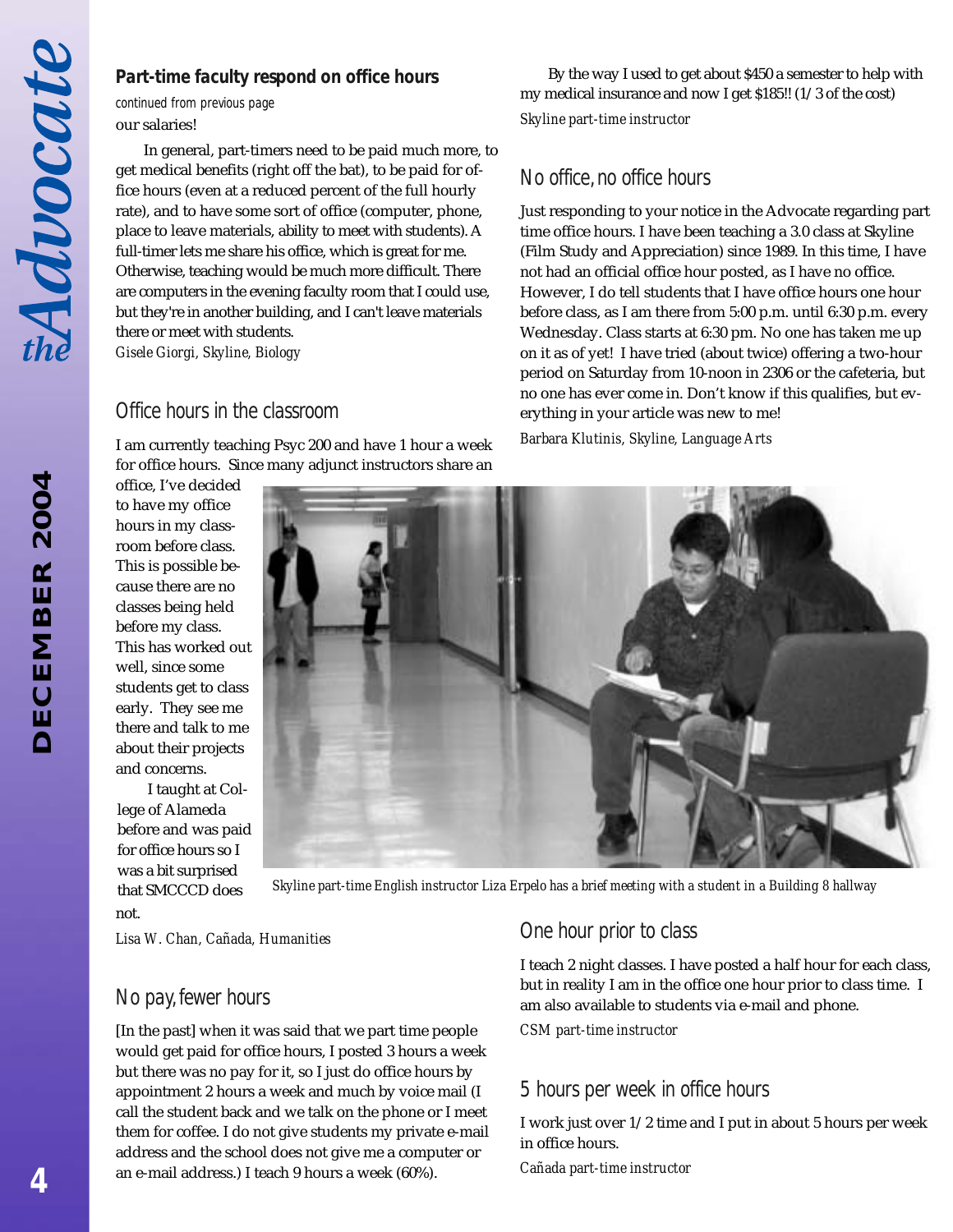#### *Part-time faculty present to Board on office hours*

*continued from page 1*

thing that could not be conveyed in my large lecture classes. Here at CSM, I am now on the other side, as a faculty member trying to help others as I had been helped." Joan Connors described laying out student papers on top of a recycling container when the part-time workroom, her only "office", was too crowded and noisy. Interestingly enough, when Joan came to Skyline eight years ago, she was told that she wasn't required to hold office hours.

Each of the presenters spoke about the time they spend with students during office hours — how it gives students the necessary encouragement, confidence and, in many cases, the skills and knowledge to remain in their courses and to succeed. Anne Stafford made the point that community colleges offer students, in contrast to four year schools,

relationships with their teachers, the human link that helps our often fragile students to believe in themselves and their ability to learn.

After the presentations, the student trustee, Patrick Burns, came out into the hallway and thanked the part-time instructors for speaking to the board. He said he didn't know they weren't paid fairly for the time spent helping students. Most students assume that all faculty members are paid the same amount, but of course that is not the case. The approximately 620 part-time instructors currently employed in our district are not only paid less than full-time faculty for classroom teaching, but even if you agree with the district's



*Full-time instructor Anne Stafford made final remarks*

rooms and in the hallways and in the parking lots — parttimers' unofficial "offices" and meeting places — and they are disturbed by the District's position. The reality of their experiences doesn't match up to the glowing characterization of this issue that comes from the District, and their desire to see this issue addressed is what motivated the AFT to bring the basic illogic and inequity that underlines the office hour issue into the light.

#### **Points of controversy**

The finer points of this controversy revolve around the question of whether the side letter agreement of 1990 is still in effect — which the union does not acknowledge as it was not negotiated as part of the actual contract. If you

> assume, as the Chancellor argues, that it is somehow in effect, the next piece of illogic centers around whether all part-timers or only those teaching *six units or less,* as the side letter states, are required to hold office hours. The next challenge to the logical mind is the argument from the district that the "compounded" additions to the salary schedule from 1990 add up to an equitable payment for office hours. In fact, the union's calculations, using the percentage the district claims was added to the hourly schedule, show an amount that averages approximately \$2.50 to \$5.00 per office hour (depending on salary step). On top of all this,

contention that the monies added in a side letter agreement from 1990 represent payment for office hours — they do not receive a direct and equitable amount.

#### **Issue needs to be rectified**

Board members, Richard Holober and Pat Miljanich, also joined the circle of part-time instructors in the hallway, expressing their understanding of the contributions of part time faculty, and that they appreciate what part-time instructors give students, the amount of time and care they put into their work. We feel that the Board, in general, was open to listening to the presentations and as we know that they are a student- and faculty-centered board, we hope that they see that this issue needs to be rectified.

We have for many years "agreed to disagree" with the District on this issue. Each time it has come up in negotiations, our interpretations were so far apart, we hit a stalemate. This time around, something has changed. Part time faculty members are talking about office hours in the workthere's the fact that the Ed. Code mandates that the office hour reimbursement monies from the state must be *in addition to* funds already being directed toward part-time office hours, meaning on top of the side letter arrangement.

We maintain that the part time office hour issue isn't the conundrum that it appears to be; when you break the issue down logically, you can't help but come to the conclusion that our part-time faculty are holding unpaid office hours. The AFT's current proposal is that part time faculty be paid, at the special rate, for one office hour per week spent with students outside of class in individual meetings—for every 3 units of teaching.

Wednesday evening after the presentations, one parttime faculty member remarked: "I feel inspired to begin to tell my office hour stories now after listening to other part time instructors. For those few moments, the insecurities and injustices part-timers sometimes experience dissolved into the passion and devotion to our students that unites us all. I hope more of us will begin to tell our stories."  $\Box$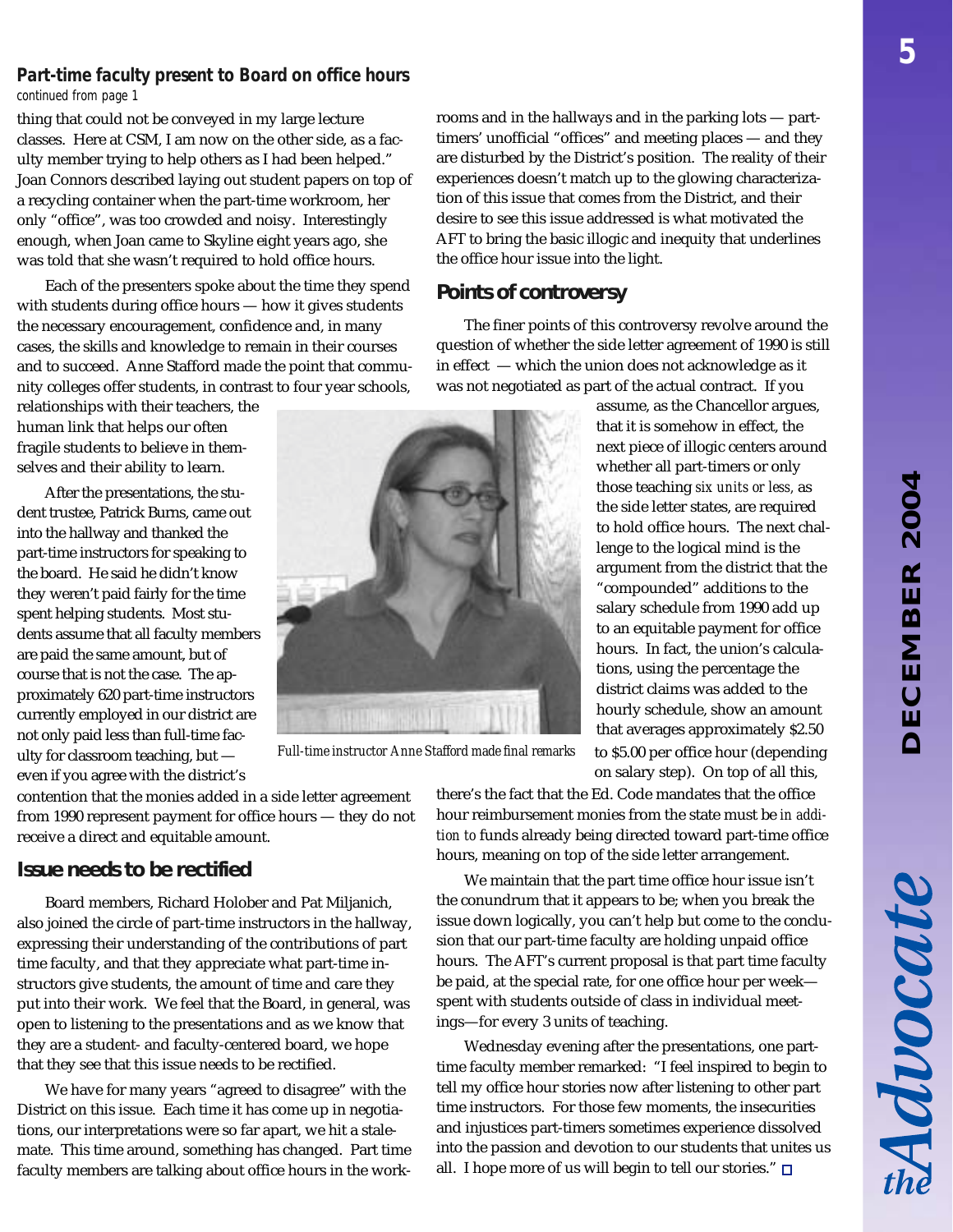#### *WHAT DO YOU THINK?*

# *New Mutual Respect Policy proposed by District raises concerns among faculty*

The Advocate *is publishing below the second draft of a proposed new District Rules and Regulations policy (2.24), referred to as a Mutual Respect Policy. The first draft of 2.24 was distributed last May to members of the District Shared Governance Council. The draft was also at that time sent to the three Academic Senates in the District so that discussion of the proposed policy could also be discussed in those bodies. The first draft was then discussed at the November meeting of the District Shared Governance Council (DSGC) and as a result of that discussion, Draft 2 was produced. The proposed policy will again be discussed at the December 6 meeting of DSGC.*

*The impetus for the proposed policy came about when Paula Anderson of the District Office attended a workshop at the 2003 meeting of the Higher Education Law and Policy Institute. As Dean Anderson writes: "In the course of that workshop, Mr.*

#### **Draft 2 of Proposed New Rules and Regulations 2.24: Mutual Respect Policy**

1. The Board of Trustees is deeply committed to the premise that full participation in the educational process must be in a respectful environment conducive to working and learning for all members of the educational community and free from harassment.

2. The Board recognizes that the First Amendment protects expression of ideas that might be regarded as unpopular or offensive. The Board is committed to protecting freedom of speech in order to guarantee the free exchange of ideas that fosters knowledge, individual growth, and tolerance for new and different ideas.

3. Speech or expression that is intended to harass an individual or interferes with an individual's work, academic performance, or safety will not be tolerated. Expression of discourteous, threatening, offensive or abusive conduct or language toward other employees, students or the public visiting any sites within the District is discouraged. Such conduct by employees or students may result in disciplinary action.

4. The Chancellor's Office and the Colleges will actively seek to educate staff and students on the deleterious effects of expressions of hatred or contempt towards others.

5. The Chancellor's Office and the Colleges shall take all steps necessary to provide a positive environment that encourages equal educational and employment opportunities.

6. The Chancellor's Office and the Colleges will promote equality and mutual respect and understanding among all groups and individuals.

*Trager (Associate University Counsel, University of Colorado at Boulder) discussed a Supreme Court decision, Oncale v. Sundowner Offshore Services, Inc., in which the Court decision states that anti-discrimination statutes are not a general civility code. We were advised to review our policies and to develop a stand-alone civility/conduct policy instead of imbedding conduct standards in discrimination policies."*

*There have been serious concerns raised about aspects of the proposed Mutual Respect Policy during discussions at different Academic Senate meetings. The AFT Executive Committee also has discussed the proposed new policy, and has serious concerns, as well, especially regarding point #3.*

*We are also publishing below a message that The Advocate has received on the proposed Mutual Respect Policy from Kate Motoyama, former District Academic Senate President.* The Advocate *is publishing both Draft 2 and Kate Motoyama's message of concern as a way to encourage further discussion of this proposed new policy in the next edition of* The Advocate*. Let us hear your thoughts on the proposed Mutual Respect Policy before it becomes part of the District's Rules and Regulations. Please email your views to:* **kaplan@smccd.net**-ed.

I am concerned about adopting the mutual respect policy because it is redundant—we already have rules and regulations pertaining to sexual harassment and academic freedom.

The Oncale Supreme Court decision extends to claims of same-sex harassment the same gravity and liability as claims of opposite-sex harassment. That's what the Oncale decision says to me.

I would imagine that language could be added to existing policies on sexual harassment and that the college community could be educated about the clarification. We have revised board policy in the past, such as with the policies on faculty hiring. Why are we writing a stand-alone policy that appears in paragraph 2 to reiterate our commitment to first amendment rights and then in paragraph 3 appears to equivocate about academic freedom?

Academic freedom is related to, but different from, first amendment rights; paragraph 3 may encroach on what is expressed in the classroom, "interfer[ing] with an individual's . . . academic performance . . ."

Who determines what is offensive language or conduct in the classroom and what does it mean when words or actions perceived as "offensive" are "discouraged?"

*- Kate Motoyama, Past President, District Academic Senate*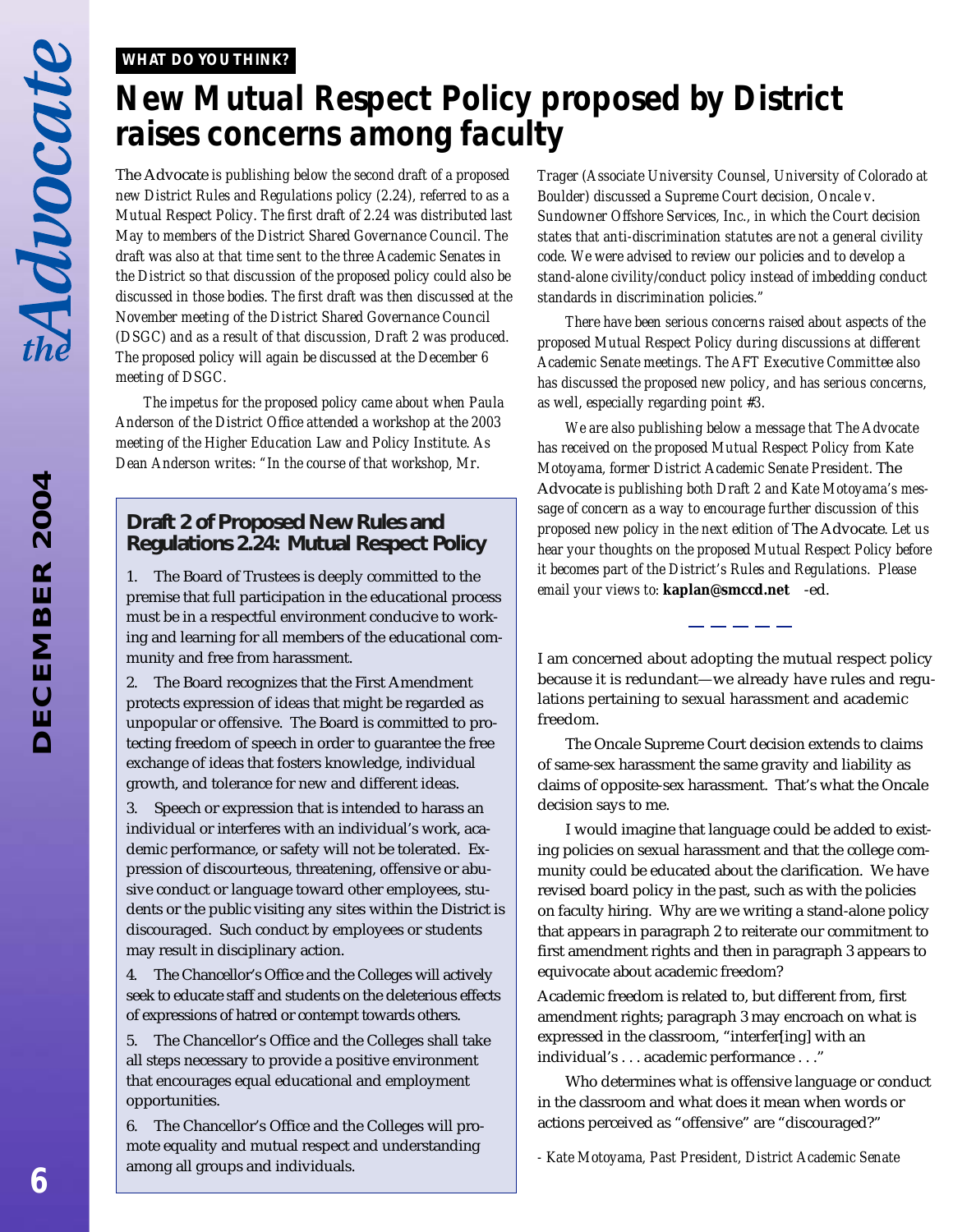# **DECEMBER 2004** *DECEMBER 2004*

Advocate

## *District brings back few classes and part-time instructors; enrollment continues downward*

A year ago, in the Fall 2003 semester, we reported major cuts in classes offered, part-time faculty employed and students enrolled in our District. We had hoped that this year we could report that the District had brought back a significant number of the cut classes and layed-off adjunct instructors and had thereby increased enrollment. This is, unfortunately, not what has happened.

Overall, in the District, in Fall 2002 there were 3161 sections offered compared to 2620 classes offered in Fall 2003. This means that there were 541 few sections offered in Fall 2003 when compared to Fall 2002, which was a 17.1% decline in classes offered District-wide.

How many of these class sections have now been brought back?

In Fall 2003, Cañada College offered 598 class sections. For the Fall 2004 semester (all data used here is as of November 15, 2004) Cañada College is offering 590 class sections. In Fall 2003, Skyline College offered 826 class sections. For the Fall 2004 semester Skyline is offering 836 class sections. In Fall 2003, CSM offered 1196 class sections. For the Fall 2004 semester CSM is offering 1229 class sections. In other words, there were in Fall 2003 2620 classes offered District-wide, and in Fall 2004 there were 2655 class sections offered to students in the District.

Thus, the District has brought back a total of 35 class sections in Fall 2004 when compared to the 541 class sections cut District-wide in Fall 2003. That is to say, 6.5% of the classes cut last year have now been brought back this academic year.

At the same time, the number of part-time faculty who received paychecks from the District in September 2003 was 600 compared to 713 in September 2002. In September 2004, there were 618 part-timers on the District payroll. In other words, this semester we have an additional 18 part-timers receiving a paycheck.

And what about student enrollment? The District has just reported as of Fall 2004 census the following:

When Day and Evening enrollment is combined: at Cañada the enrollment is down overall 1.9%; at Skyline, the enrollment is down 4.1%; and the enrollment at CSM is down 8.1%. Overall, District enrollment is down 5.4%

But is the falling student enrollment really a surprise? When you cut such a huge number of class sections one year, and then fail to bring back into the curriculum any more than 6.5% of these classes the next year, it is obvious that a negative spiraling effect has been put in place. When the classes aren't available the students will go elsewhere.  $\square$ 

## *CSM Senate Governing Council points to use of racial streotype during Chancellor's opening day talk and on District website*

*The following letter was drafted by the CSM Academic Senate Governing Council to Chancellor Ron Galatolo in response to an unfortunate use of an image considered to be an example of racial stereotyping that was displayed at the District opening day presentation by Chancellor Galatollo at the San Mateo Performing Arts Center and then subsequently also displayed on the District website.* -ed.

#### Dear Chancellor Galatolo:

We appreciate the removal from the website of the image of a Mexican sleeping at the foot of a Saguaro cactus in the opening day ceremonies. Since *diversity* has become a buzzword that is loosely defined by meaning cultural variety, changing social norms, and inequalities that characterize the status of different groups, it is important that we as an institution do not take "dominant group values" and treat cultural customs as visual metaphors.

Diversity also has become a catchword for trying to understand the complexities of race, class and gender. Seeing inclusively is more than just seeing the world through the perspective of any group. *We must find ways to shift our visions from the apparent values that we have for so long thought to be acceptable, to include thoughts and ideas of those who have been devalued and marginalized*, especially through graphic representation that we have come to accept as the norm. As we adopt these views, the faculty, staff and administration must be searching for the obvious, and not so obvious racial slurs on our campus that would set people apart.

Unfortunately, clip art and many graphic software programs with generic graphics have not been updated to our academic level of perception. Negative visual metaphors are a complicated combination of stereotypes, realities, and conflicts in cultures. We, above all, must be aware of unconscious institutional racism. We must foster an enlightening framework that explores connections among individuals, cultural groups, social institutions, and social issues with an eye toward developing more just social relations. It is only then that we will create an environment that beckons transformative thinking. It is only then that we will be able to smile as we walk our school halls within an environment that motivates diversity, the act of seeing inclusively, and appeals to every nuance of human ideals, philosophies and dreams.

#### Respectively submitted,

College of San Mateo Academic Senate Governing Council